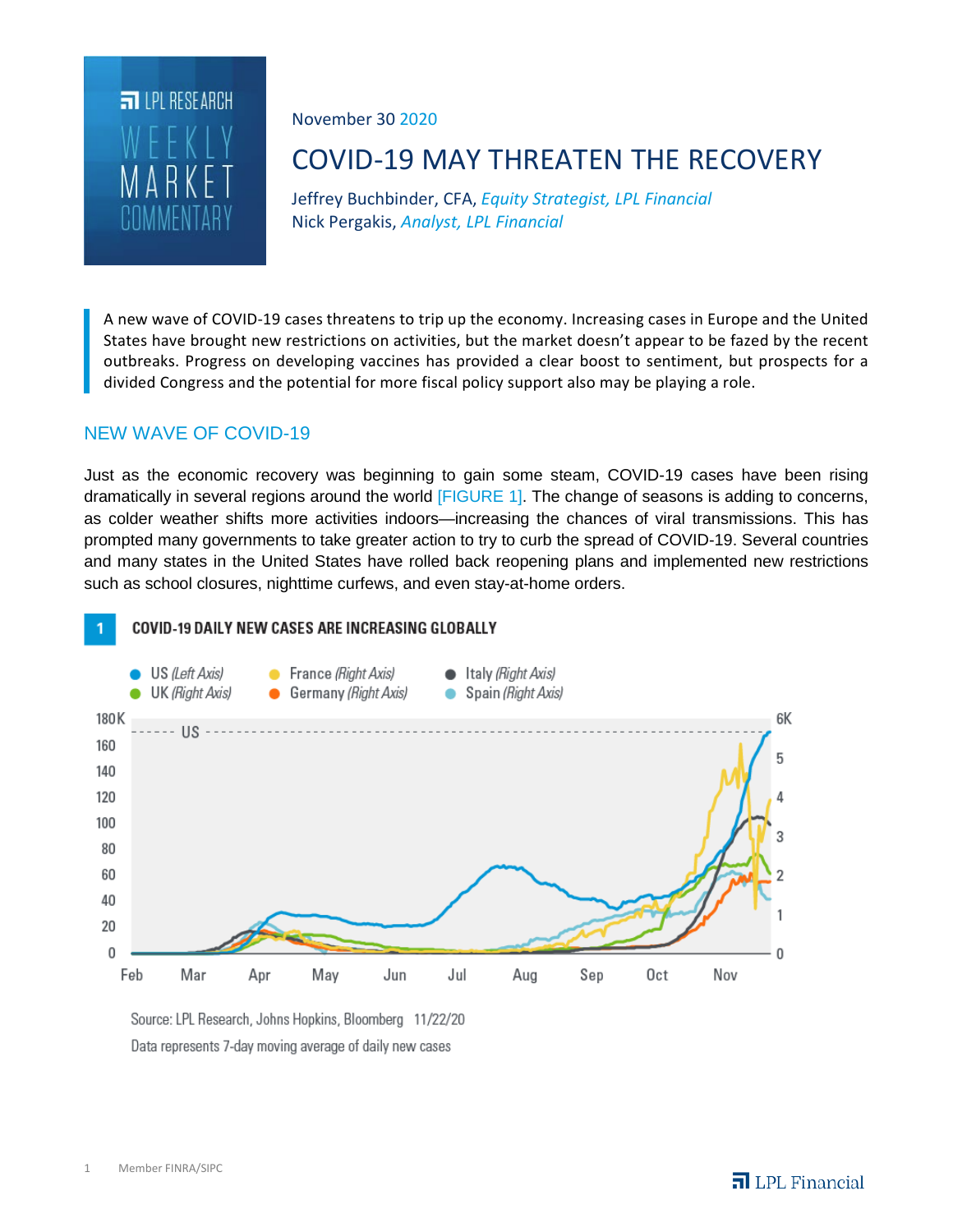# ECONOMIC EFFECTS OF LOCKDOWN 2.0

The new round of restrictions, dubbed "lockdown 2.0," has already begun to cause a decline in economic activity in the Eurozone. Markit's composite Purchasing Managers Index (PMI) for the Eurozone, a survey of purchasing managers' spending plans released November 23, slipped back into contractionary (sub-50) territory at 45.1, dragged down by the services component. Manufacturing activity remained expansionary at 53.6—highlighting the outsized effects that the COVID-19 outbreak has had on service industries.

While the United States has not implemented the same degree of restrictions as Europe, rising cases already have had an effect on consumer and business behavior. Restaurant-booking data from OpenTable has declined since mid-October, and weekly jobless claims have begun to tick higher—which will be key for consumer spending going forward. If cases continue to rise, we likely will see greater action by local governments to limit high-risk activities, which may further threaten the economic recovery.

Meanwhile, we've received positive news on progress toward a vaccine in recent weeks as well as insight into the potential efficacy of the vaccine candidates. This will be key to propping up consumer confidence in the near term. However, the timeline for the actual rollout of the vaccine may take longer than many expect, even with the Food and Drug Administration's Emergency Use Authorization expediting approval and distribution.

# WHAT'S NEXT FOR STOCKS?

With the end of the year rapidly approaching and stocks having exceeded our 2020 year-end fair value target of 3,450–3,500 for the S&P 500 Index, we are focusing on 2021. At this point, we believe the pandemic will recede over the course of 2021, which increases our confidence in a robust earnings recovery. Other factors supporting the potential for solid gains for stocks next year include a likely market-friendly split Congress (Democrats controlling the US House and Republicans in the majority in the Senate), prospects for additional fiscal stimulus over the next several months, and low interest rates. Look for our 2021 year-end S&P 500 target in our *Outlook 2021: Powering Forward* publication on December 8.

For 2021 we maintain our equity overweight recommendation that we first put in place in March 2020. Although the latest wave of COVID-19 and lingering political uncertainty present risks to markets, we believe stocks are in the early stages of a new bull market, supported by a durable economic expansion. We maintain our slight preference for growth-style stocks over value style, but as the pandemic subsides and the economic outlook improves, cyclical value stocks may be poised for sustained outperformance. We would expect this environment to also be favorable for small cap stocks.

# LPL RESEARCH'S BOTTOM LINE

Stocks may not appear fazed by the recent spike in COVID-19 cases in part because of expectations for more stimulus and prospects for vaccine distribution starting as soon as December. However, underlying economic data has begun to reflect the effects of efforts by governments and individuals to curb the spread of the virus. As we enter a challenging season, the battle against the virus continues.

Everyone please stay safe and be well. Best wishes for an enjoyable holiday season!